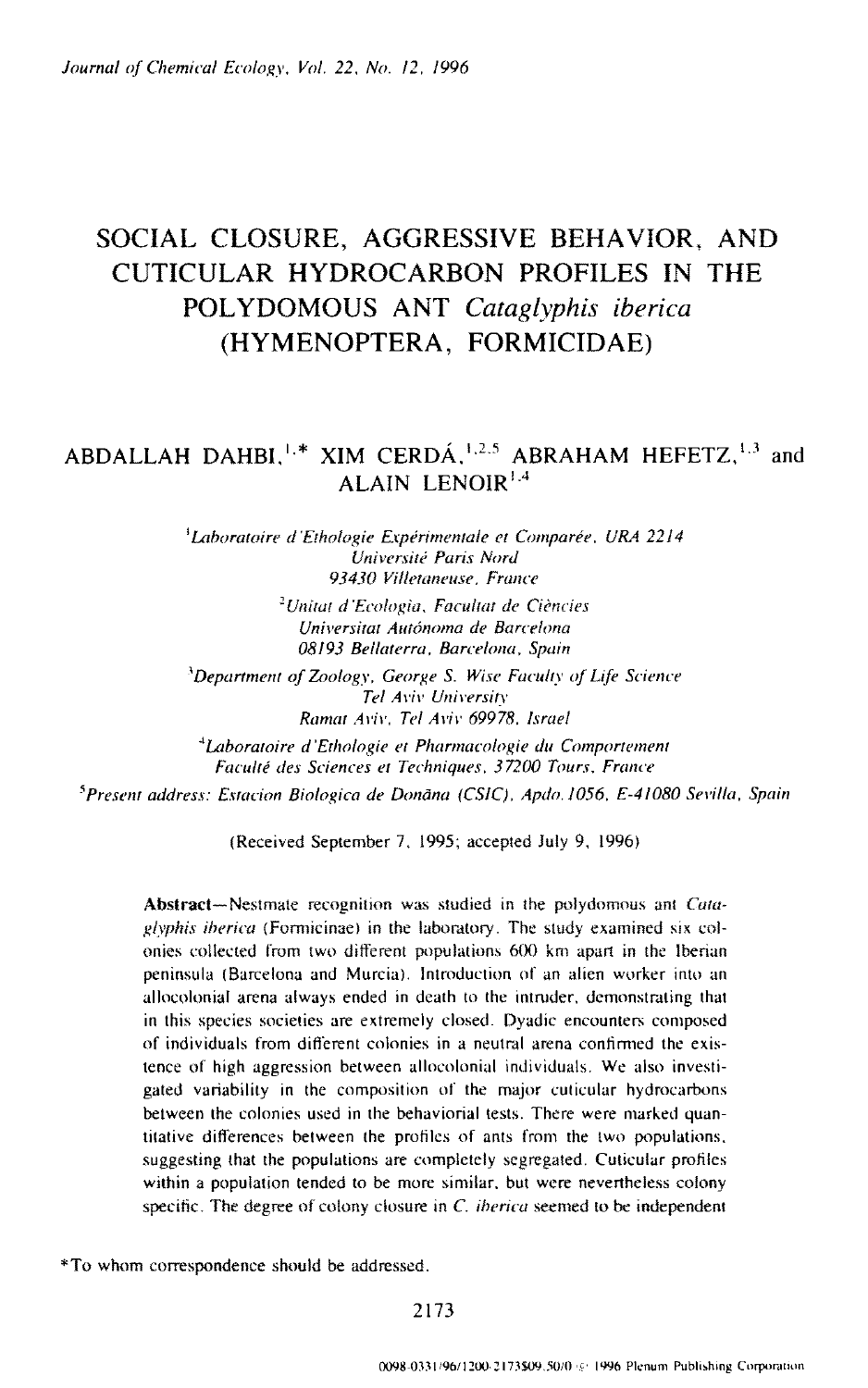of geographic distance since aggression between thc colonies was always at its maximum, irrespective of their population origin.

Key Words--Ants, Formicinae, polydomy, nestmate recognition, aggression, cuticular hydrocarbons, colony closure, *Cataglyphis iberica,* 

## INTRODUCTION

Social organization in ants is based on, among other things, colony closure that preserves its social integrity and prevents intrusion by individuals alien to the society. This necessitates a capacity to recognize and discriminate between familiar and unfamiliar individuals. Such discrimination generally induces aggression towards the unfamiliar intruder. As early as 1904, Fielde (1904) hypothesized a chemical role in recognition. Howse (1975) suggested that this discrimination ability was based essentially on a chemical signature that each member of the colony carries on its cuticle, a hypothesis that was subsequently confirmed by experimental work (reviewed by Howard, 1993; Lorenzi et al., 1996). Experiments in which alien cuticular extracts applied to workers elicited aggression towards them by their nestmates lent credence to the role of cutieular lipids in colony recognition (Bonavita-Cougourdan et al., 1987; Nowbahari et al., 1990; Henderson et al., 1990). Nestmate recognition cues can be determined genetically (Vander Meer et al., 1985; Ross et al., 1987; Provost, 1991), but may also include environmental substances that blend into the colony odor (Jutsum et al., 1979; Obin, 1986: Obin and Vander Meer, 1988). Congruency was found between the hydrocarbon composition of postpharyngeal gland contents and those of the cuticular washes (Bagnères and Morgan, 1991; Do Nascimento et al., 1993). Recent studies pointed to the role of the postpharyngeal gland in storing and mixing the recognition chemicals and reapplying them on the cuticle, creating a unified colony odor (Soroker et al., 1994, 1995).

Earlier studies with *Cataglyphis cursor* have shown a correlation between intercolonial aggression and the geographic distance between colonies (Nowbahari and Lenoir, 1984; Nowbahari et al., 1990). In this species, whose colonies multiply by fission, allocolonial workers that originate from neighboring nests are readily accepted, whereas workers originating from distant colonies are always rejected.

*Cataglyphis iberica* is a monogynous and polydomous species that is limited to the Iberian peninsula (Tinaut and Plaza, 1989; Cerdá and Retana, 1992). Each colony is composed of several satellite nests, between which there is an exchange of individuals through adult transport. Its biology is typical of the majority of species in this genus: it is a diurnal scavenger ant species that is active during the hottest period of the day (Cerdá, 1988; Cerdá and Retana, 1988).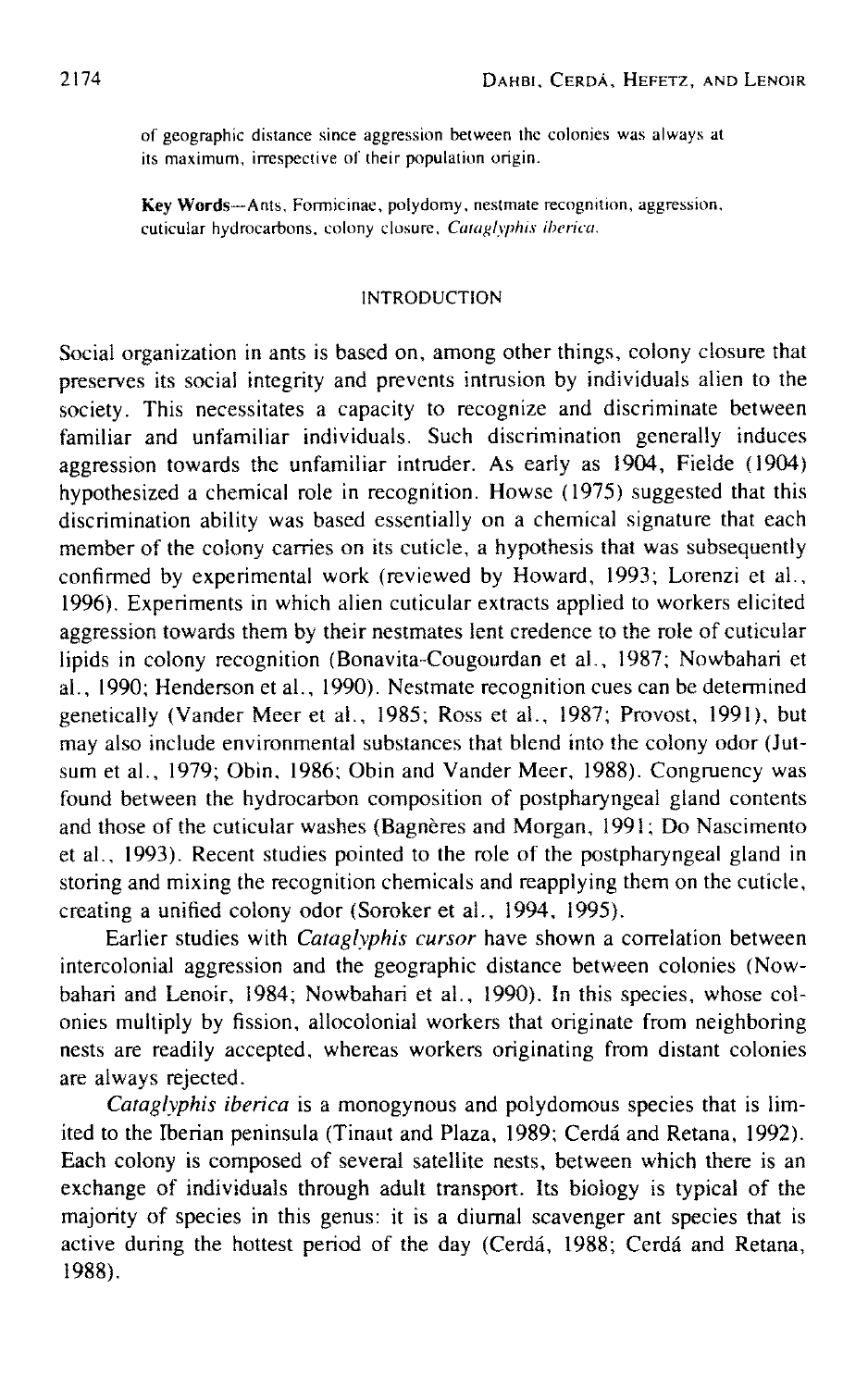In this study, we tested colonial closure in *C. iberica* and compared intercolonial aggression in relation to divergence in their cuticular hydrocarbon profiles and the geographic distances separating the colonies.

#### METHODS AND MATERIALS

*Origin and Rearing of Colonies.* This study was conducted with six colonies collected from two different populations in Spain, about 600 km apart. Three colonies were collected near Barcelona (population B): colony B1, collected from Bellaterra, was comprised of three satellite nests containing a total of t650 workers. Colonies B2 and B3 were both collected from Sant Cugat (3 km away from Bellaterra), each of which was comprised of two satellite nests containing a total of 1918 and 975 workers, respectively. Three additional colonies were collected in the province of Murcia (population M). Colony M1 was from La Paloma (near Murcia) and included two satellite nests with a total of 1260 workers. Colonies M2 and M3 were collected from Cabo de Gata (about 200 km South from La Paloma) each composed of a single nest containing 450 and 325 workers, respectively.

In the laboratory, the colonies were reared in plastic boxes (11.5  $\times$  8.0  $\times$ 2.5 cm) in which the interior relative humidity was maintained at 50%. Each satellite nest occupied one box, but all satellites belonging to the same colony were connected by plastic tubes to a common foraging arena ( $35 \times 35$  cm). As the species is very thermophilic (Cerdá and Retana, 1988), the arena was heated to 25  $\pm$  2°C by a lamp to allow adequate temperatures for foraging activity. Food (meal worms, cricket larvae, honey-apple mixture) was provided three times a week and water *ad libitum*. The nests were maintained at 10:14 D:L photoperiod.

*Introduction of Workers into an Allocolonial Arena.* For each test one worker was introduced into an allocolonial foraging arena that was lined with filter paper. Tests were performed with at least a 1-hr break between replicates, and the filter paper was changed for each replicate. The behavioral interactions with the resident ants were observed while measuring two time variables: the latency before the first attack (first attack time), and the time it took to kill the introduced worker (death time). The number of resident workers that were present in the arena was monitored at the beginning of each test. All tests were conducted between 10:00 and 16:00 hr during the daily activity period of the ants when foragers were present in the arena. Each test lasted until the introduced worker was killed. The tests conducted included all possible combination of the six colonies: B  $\times$  B (43 tests), M  $\times$  M (52 tests), and B  $\times$  M (22 tests).

*Dyadic Encounters.* Tests of internidal aggression consisted of encounters between two alien ants in a neutral arena made up of a circular plastic box (8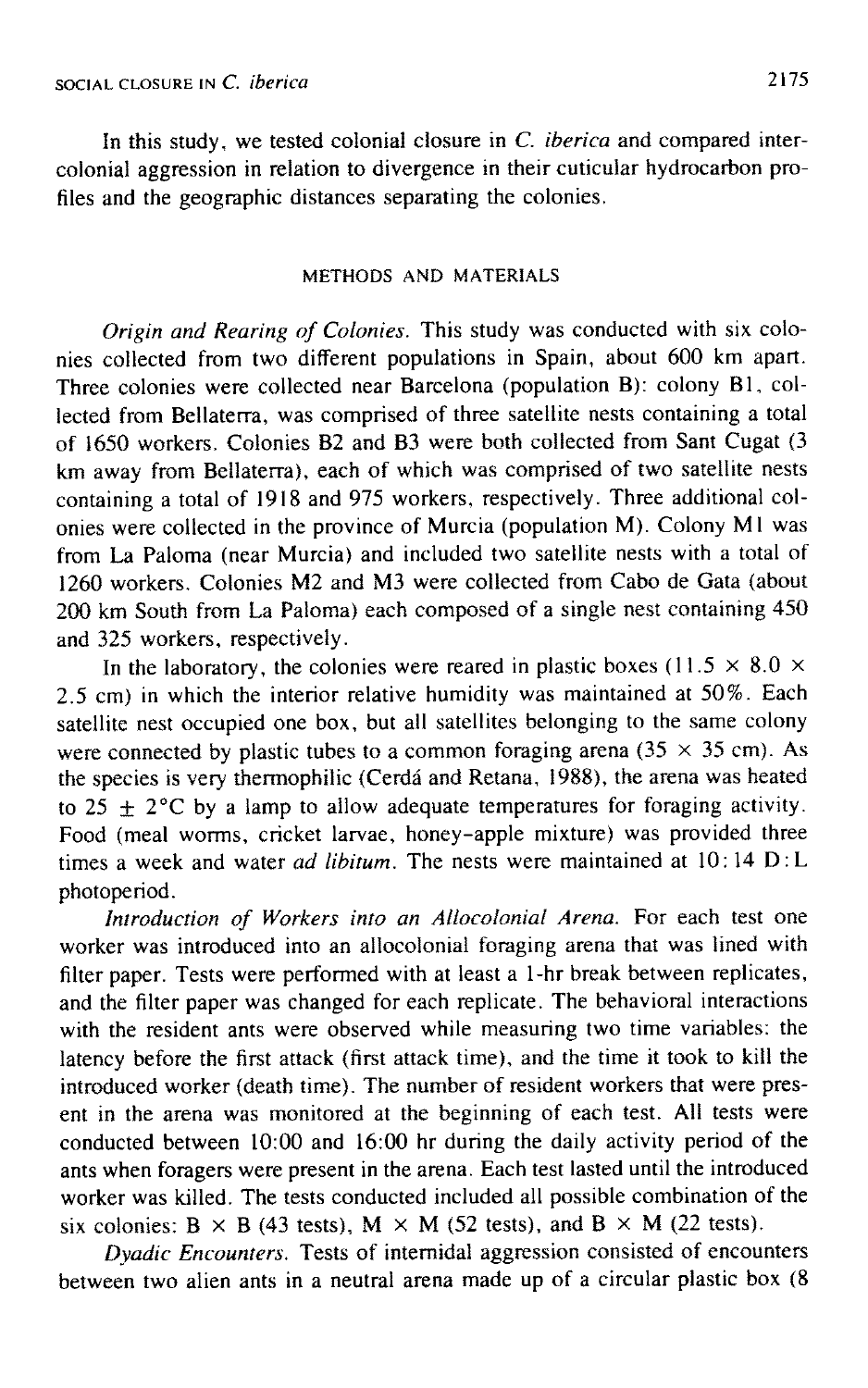cm in diameter) coated on the inner walls with Fluon. Before each test the arena was thoroughly cleaned with alcohol. Each encounter lasted for 10 min and involved individuals originating from different colonies that were either taken from the same population (type I encounters, six combinations) or taken from different populations (type II encounters, nine combinations) (see Table I below). Initially, five replicates were performed for each combination, which involved different individuals in order to avoid familiarization or cross-contamination by cuticular lipids. The behavior of only one of the contestants (alternatively selected) was recorded in each test, and aggression was calculated as relative frequencies of aggressive acts out of the total interactions observed during the encounter. The following behaviors were considered as aggression: opening of the mandibles, biting, or flexing the gaster. On the other hand, mutual investigation and submissive posture were considered to be neutral or amicable acts. In a few of the tests ( $\sim$  12%) there were neither contacts nor interactions between the ants, and the ants displayed mutual avoidance. Such indifference is also often observed in the field. These cases were excluded from further calculations to avoid an artificial lowering of the magnitude of aggression and therefore bias the statistics.

*Chemical Analysis.* For the chemical analyses, postpharyngeal glands of 30 ants from each population were dissected under distilled water and immediately immersed in 100  $\mu$ l of pentane for extraction. The pooled samples were analyzed by coupled gas chromatography-mass spectrometry (Finnigan quadrupole or Fisons MD800 quadrupole) in the El and CI (using methane as reagent gas) modes. The samples were run on an HP-5 fused silica capillary column that was heated from 150 $^{\circ}$ C to 250 $^{\circ}$ C at a rate of 5 $^{\circ}$ C/min, or alternatively on a DB-5 fused silica capillary column that was temperature programmed from 120 $^{\circ}$ C to 300 $^{\circ}$ C at 3 $^{\circ}$ C/min with an initial hold of 3 min. The various hydrocarbons were identified by their fragmentation patterns as compared to published spectra (Nowbahari et al., 1990; Bagnères et al., 1991).

The contents of the postpharyngeal and cuticular washes were compared by gas chromatography using the elution pattern and including reference compounds.

To compare cuticular hydrocarbon profiles between colonies used in the behavioral studies, cuticular washes from individuals were analyzed by gas chromatography. Six individuals were taken at random from each of the colonies and individually analyzed: each ant was washed for 10 min in 1 ml of acetone. The solution was then dried by nitrogen and the residue was redissolved in 30  $\mu$ l acetone, of which 2  $\mu$ I were injected into a gas chromatograph (Delsi 300) equipped with a capillary column (Chrompak CPSIL 5 WCOT 25 m  $\times$  0.22 mm in diameter), temperature programmed from 100°C to 280°C at a rate of 3°C/rain). Peak integration was accomplished with an ENICA 21 integrator.

*Calculations and Statistical Methods.* All calculations and comparisons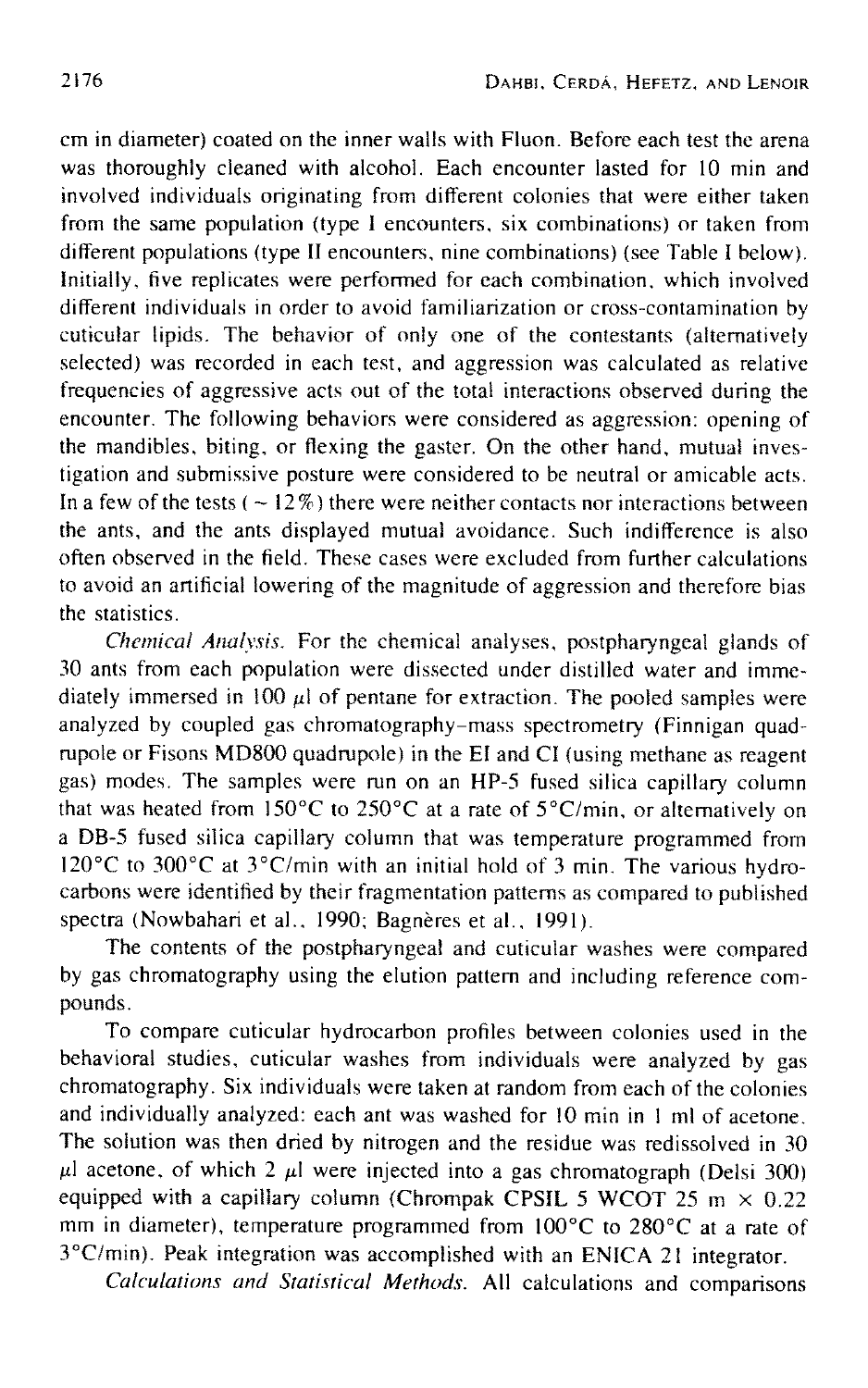were made by using the mean  $\pm$  SE. The  $\alpha$  value for all the statistical tests used (discriminant analysis, Fisher's PLSD,  $\chi^2$ , Mann-Whitney, and Pearson's) was less than 5%. The comparison of cuticular profiles of individuals from the studied colonies was performed by a discriminant analysis (Statistica for Windows) based on the compounds with a relative intensity above 1% in at least one of the samples (a total of 33 compounds).

## RESULTS

Aggression Towards Ants Introduced into Allocolonial Arena. All ants introduced into an allocolonial arena were eliminated without a single case of adoption, The resident ants in the arena were very aggressive towards the alien intruders and engaged in mortal attack as soon as the intruder ant was detected in the arena. The average latency to the first attack was  $19.1 \pm 3.3$  sec, and the average time that elapsed until the alien ant was killed was  $17.0 \pm 2.3$  min. Significant relationships were found between the two variables (the first attack time and the death time) and the number of foragers present in the arena (Pearson's  $r = 0.25$ ,  $P = 0.007$  in both cases), but the low  $r^2$  (=0.06) value indicated that the level of aggressive response was only weakly dependent on the number of resident foragers in the arena.

In addition, the geographic distance between the colonies did not influence the latency of the first attack (Pearson's  $r = 0.11$ , NS), but geographic distance was weakly but significantly correlated with death time ( $r = 0.37$ ,  $P < 0.001$ ). The greater the geographic distance between the tested colonies, the quicker the alien ants were eliminated.

*Aggression during Dyadic Encounters.* In eight of the 75 dyadic encounters conducted there were no interactions between ants. These ants neither moved nor was there was any contact between them. These encounters were therefore excluded from further calculations in order to avoid any artificial reduction in the mean aggressive response. In the 67 encounters taken for analysis, workers of *C. iberica* always engaged in aggressive interactions after a short antennal contact, and rarely manifested neutral or amicable behavior, This is reflected in the high value of the frequency of aggressive acts calculated for all the encounters  $(0.70 \pm 0.03)$ .

The frequency of aggressive acts was rather homogeneous between the various combinations, ranging from 0.48 for the encounters involving ants from colonies B3 and MI to 0.87 for the encounters between ants from colonies B2 and B3. When tests are grouped as type I encounters (workers originating from different colonies from the same population) and type II encounters (workers originating from colonies from different populations), no differences were tbund between the mean values of aggressive frequencies for each type of dyadic encounter (Table 1, U Mann-Whitney test,  $P > 0.1$ ).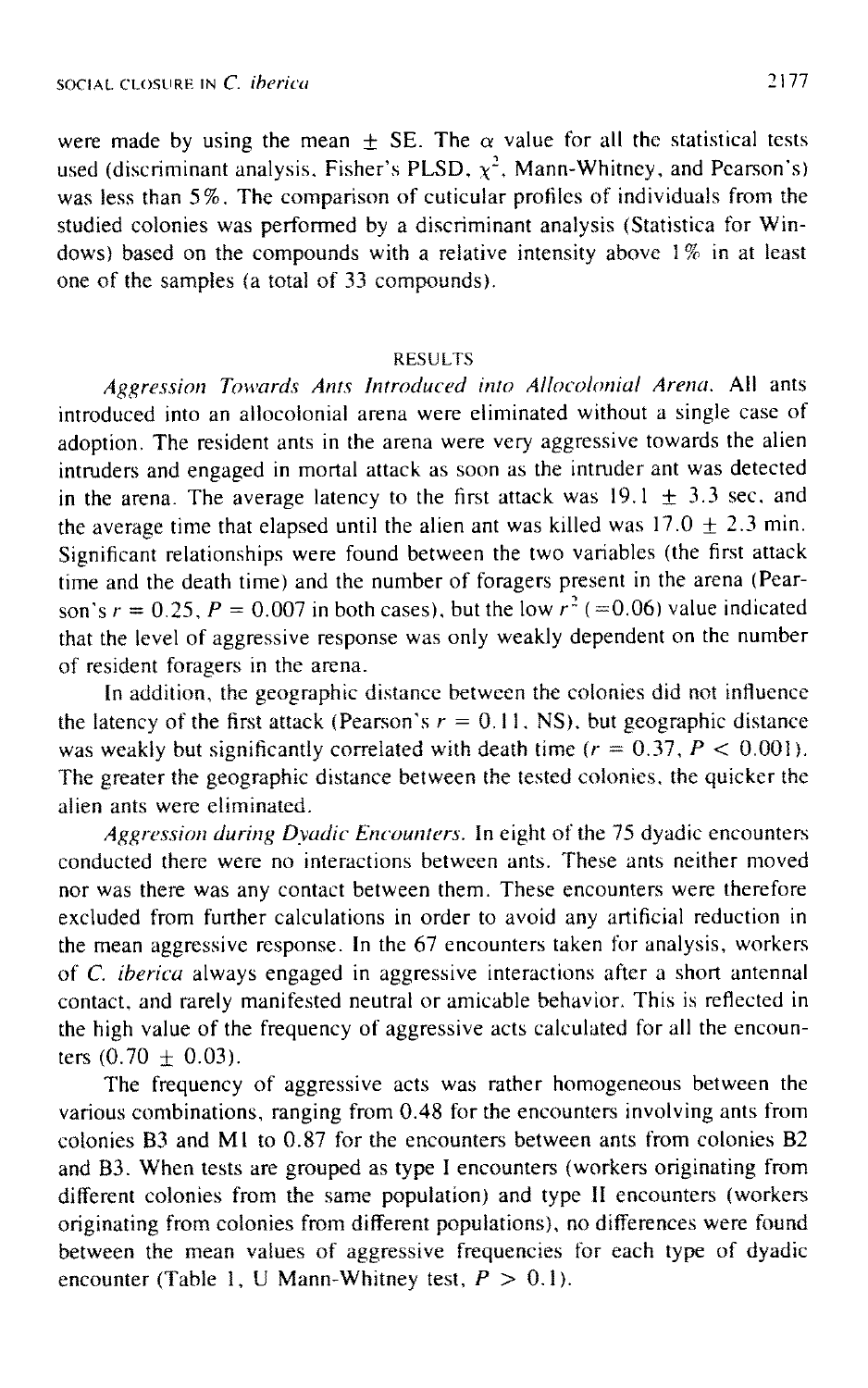| BLE 1. AGGRESSIVE PREQUENCIES (MEAN ± SE) FOR TYPE I AND IL ENCO |              |                      |  |
|------------------------------------------------------------------|--------------|----------------------|--|
|                                                                  | Dyadic tests | Aggression frequency |  |
|                                                                  | Type I tests |                      |  |
|                                                                  | $B1 - B2(5)$ | $0.69 + 0.11$        |  |
|                                                                  | $B1 - B3(5)$ | $0.63 \pm 0.14$      |  |
|                                                                  | $B2 - B3(5)$ | $0.87 + 0.08$        |  |

 $B-B(15)$  0.73 + 0.07"  $M1-M2(4)$  0.71 + 0.12  $M1-M3(3)$  0.54 + 0.12  $M2-M3(5)$  0.72  $\pm$  0.14  $M-M(12)$  0.67 + 0.07"

 $B1-M1(5)$  0.58  $\pm$  0.17  $B1-M2(5)$  0.73 + 0.08  $B1-M3(4)$  0.85 + 0.10 B2-M1(5) 0.73  $\pm$  0.08  $B2-M2(5)$  0.70 + 0.12 B2-M3(4)  $0.86 \pm 0.07$  $B3-M1(4)$  0.48 + 0.15 B3-M2(4) 0.76  $\pm$  0.09 B3-M3(4) 0.65  $\pm$  0.08  $B-M(40)$  0.70  $\pm$  0.04"

**Type tl tests** 

TABLE 1. AGGRESSIVE FREQUENCIES (MEAN + SE) FOR TYPE I AND II ENCOUNTERS"

"No differences were found between intrapopulation mean values (Fisher's PLSD,  $P > 0.1$ ).

**We further tested whether the levels of intercolonial aggression within a population differed from that between populations. The frequency of aggressive**  acts in the tests within a population  $(0.73 + 0.07)$  and  $(0.67 + 0.07)$  for popu**lations B and M, respectively) was as high as the frequencies in the tests between populations (0.70**  $\pm$  **0.04) (Table 1, Fisher's PLSD,**  $P > 0.10$ **).** 

**An examination of the workers after an hour of a dyadic encounter showed that despite the high aggression between the ants, the dyadic interactions rarely ended in death (18 deaths of 134 tested workers) or injury (24 injured of 134) to one or both ants. The number of injured and killed workers was not different**  between type I and type II encounters  $(x^2 = 0.064, P = 0.8)$ .

*Chemical Analysis.* **The postpharyngeal gland exudates of ants from the two populations contained almost exclusively saturated hydrocarbons, including**  *n*-alkanes and mono- and dimethyl alkanes ranging from  $C_{12}$  to  $C_{34}$ . There was **an additional series of monomethyl and dimethyl n-alkanes of higher molecular weight, but the intensities of the peaks did not allow proper identification (Table 2). The hydrocarbon profiles from ants belonging to populations B and M were qualitatively similar but differed quantitatively. The dominant compounds in the**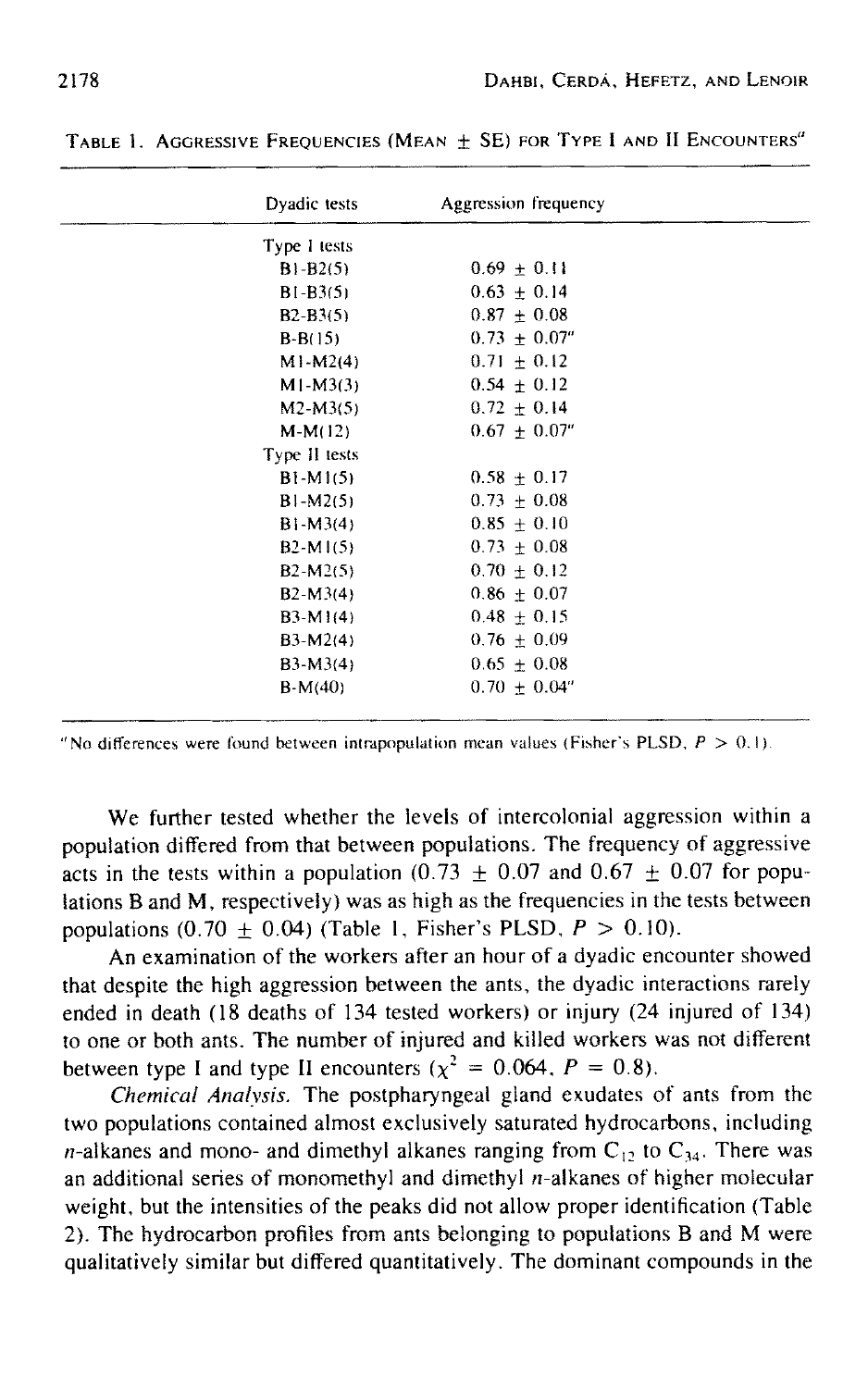| $\ddot{\phantom{0}}$<br>$\ddotsc$<br>$\vdots$<br>ここ ディー・・・・ くっとこと くとししくししじじこ こく<br>TABLE 2. COMPOUNDS IDENTIFIED FROM POSTPHARYNCEAL $G_{1A}$ NC | Nicerc Courses seen RABCSI ONA OB MILBOILA Population |
|--------------------------------------------------------------------------------------------------------------------------------------------------|-------------------------------------------------------|
| ı<br>I                                                                                                                                           |                                                       |
|                                                                                                                                                  |                                                       |

 $\tilde{c}$ 

|                                                                                                                |                 |        | NESTS COLLECTED FROM BARCELONA OR MURCIA POPULATIONS"                                               |           |                                                               |
|----------------------------------------------------------------------------------------------------------------|-----------------|--------|-----------------------------------------------------------------------------------------------------|-----------|---------------------------------------------------------------|
|                                                                                                                | Relative amount |        |                                                                                                     |           | Relative amount                                               |
| Compounds"                                                                                                     | Barcelona       | Murcia | Compounds                                                                                           | Barcelona | Murcia                                                        |
| Dodecane                                                                                                       |                 |        | $4 \text{ m C}_{24}$                                                                                |           |                                                               |
| Tridecanc                                                                                                      |                 |        | $C_{\mathcal{S}}$                                                                                   |           |                                                               |
| $11 \text{ m C}_1$                                                                                             |                 |        | $11 \text{ m C}_{25}$                                                                               |           |                                                               |
| Pentadecane                                                                                                    |                 |        | $7 \text{ m C}_2$                                                                                   |           |                                                               |
| Hexadecane                                                                                                     |                 |        | $5 \text{ m C}_2$                                                                                   |           |                                                               |
| $6 \text{ m } \mathsf{C}_{\text{1b}}$                                                                          |                 |        | 11.15 dm C <sub>25</sub>                                                                            |           |                                                               |
| $4 \text{ m C}_{16}$                                                                                           |                 |        | $3 \text{ m C}_2$                                                                                   |           |                                                               |
|                                                                                                                |                 |        | 5,9 dm C <sub>25</sub>                                                                              |           |                                                               |
| $C_{17}$<br>8,12 dm $C_{16}$                                                                                   |                 |        | $x,12$ dm $\mathrm{C_{25}}$                                                                         |           |                                                               |
|                                                                                                                |                 |        | $\mathcal{C}^{\mathfrak{s}}$                                                                        |           |                                                               |
| $\begin{array}{l}\n5\text{ m }C_{17} \\ 4\text{ m }C_{17} \\ 3\text{ m }C_{17}\n\end{array}$                   |                 |        | $11 + 13 + 15$ m C <sub>26</sub>                                                                    |           |                                                               |
|                                                                                                                |                 |        |                                                                                                     |           |                                                               |
|                                                                                                                |                 |        |                                                                                                     |           |                                                               |
| $C_{18}$<br>8,12 dm $C_{18}$                                                                                   |                 |        | 6 m C <sub>2n</sub><br>5 m C <sub>2n</sub><br>4 m C <sub>2n</sub><br>5 9 + 5, 13 cm C <sub>2n</sub> |           |                                                               |
| $\tilde{c}$                                                                                                    |                 |        |                                                                                                     |           |                                                               |
| C <sub>30</sub><br>Oleic acid                                                                                  |                 |        | $5.11$ dm $C_{26}$                                                                                  |           |                                                               |
|                                                                                                                |                 |        | 4,6 dm $C_{26}$                                                                                     |           |                                                               |
|                                                                                                                |                 |        | $4.10 + 4.12$ dm $C_{2h}$                                                                           |           |                                                               |
|                                                                                                                |                 |        | $C_{ij}$                                                                                            |           |                                                               |
| $C_{22}$<br>$11 \text{ m } C_{23}$<br>$10 \text{ m } C_{23}$<br>$5 \text{ m } C_{23}$<br>$3 \text{ m } C_{23}$ |                 |        | $11 + 13$ m $C_{27}$                                                                                |           | $\begin{array}{c} 2.88 \pm 2.72 \\ 5.19 \pm 1.37 \end{array}$ |
|                                                                                                                |                 |        | 7 m $\mathsf{C}_{\mathcal{D}}$                                                                      |           |                                                               |
|                                                                                                                |                 |        | 5 m $C_{22}$                                                                                        |           |                                                               |
| رج<br>آن                                                                                                       |                 |        | $11.15$ dm $\mathrm{C}_2,$                                                                          |           |                                                               |
| $6 \text{ m C}_M$                                                                                              |                 |        | $16.18$ dm $C_{22}$                                                                                 |           |                                                               |
| $5 \text{ m C}_{24}$                                                                                           |                 |        | 7.11 dm $C_{22}$                                                                                    |           |                                                               |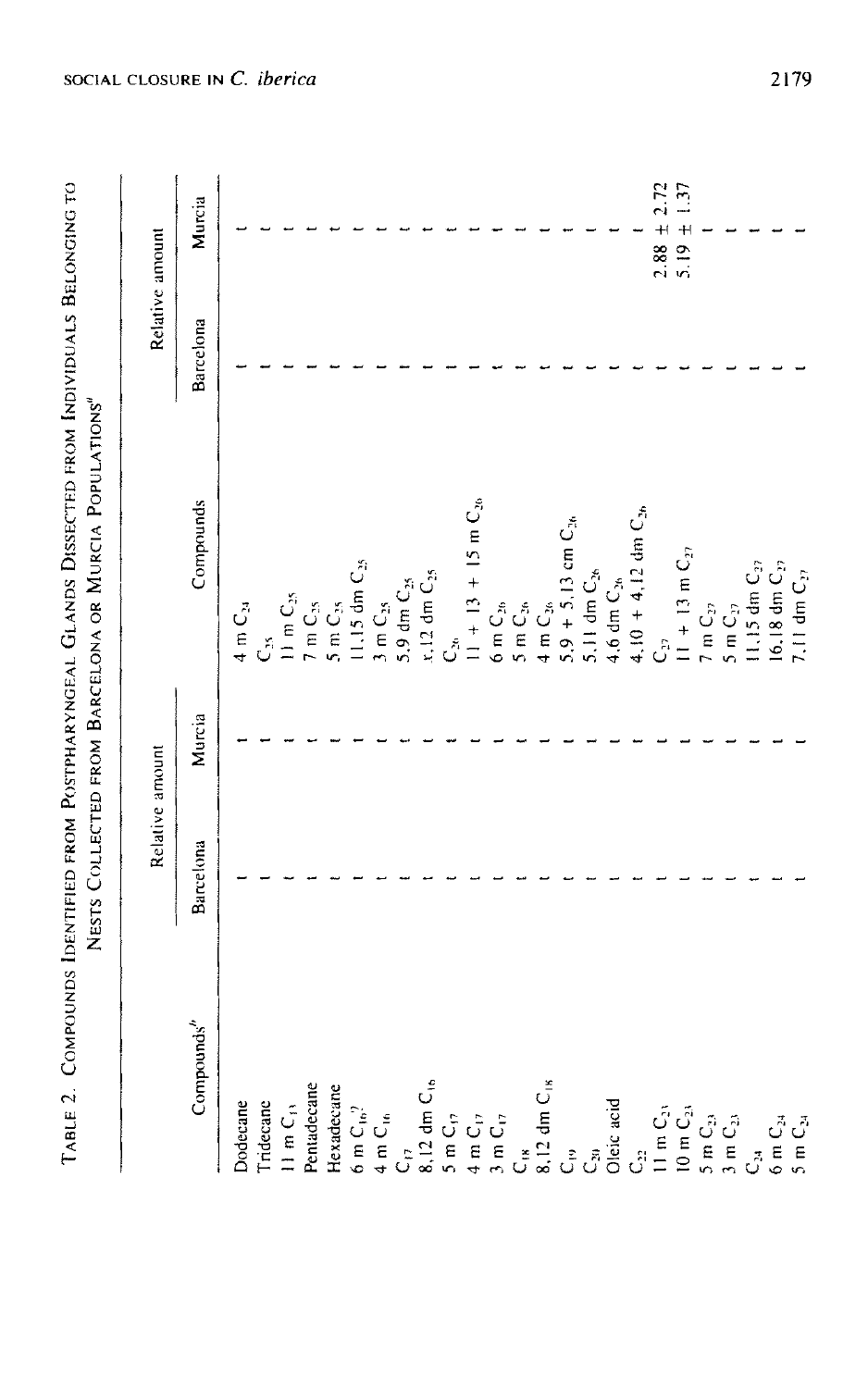| ٤<br>ĩ<br>r |
|-------------|
| ť           |
| c<br>Ĥ      |

|                                  |                 | Relative amount      |                                    | Relative amount            |                 |
|----------------------------------|-----------------|----------------------|------------------------------------|----------------------------|-----------------|
| Compounds <sup>"</sup>           | Barcelona       | Murcia               | Compounds                          | Barcelona                  | Murcia          |
| $3 \text{ m C}_{27}$             |                 | $4.34 \pm 0.62$      | $x_i y$ dm $C_{29}$                |                            |                 |
| 5.9 dm $C_{27}$                  |                 |                      | 3.9 dm C <sub>29</sub>             | $4.08 \pm 1.04$            | $2.32 \pm 0.54$ |
| 5,13 dm $C_{22}$                 |                 |                      | $\mathring{\tilde{C}}$             |                            |                 |
| C <sub>36</sub> ?                | $2.02 \pm 1.71$ | $1.01 \pm 1.01$      | $6 \text{ m C}_{30}$               | $2.41 \pm 1.15$            | $1.92 \pm 1.31$ |
| $12 \text{ m C}_2$               |                 | $6.21 \pm 2.40$      | $5 \text{ m C}_{30}$               |                            |                 |
| $11 + 13 + 15$ m C <sub>28</sub> |                 | $2.88 \pm 0.31$      | $4 \text{ m C}_{w}$                | $2.59 \pm 0.64$            | $1.39 \pm 0.35$ |
| 3,7 dm $C_{27}$                  |                 |                      | 9.15 dm C <sub>w</sub>             |                            |                 |
| mix of monomethyl                |                 |                      | $x, 8$ dm $C_w$                    |                            |                 |
| نٌ<br>ت                          |                 |                      | 4,8 dm C <sub>to</sub>             |                            |                 |
| $6 \text{ m C}_{28}$             |                 |                      | $6.14 + 4.14$ dm $C_{10}$          |                            |                 |
| $5 \text{ m C}_{28}$             |                 |                      | $4.10 \text{ dm C}_w$              |                            |                 |
| $4 \text{ m C}_{28}$             |                 | $1.19 \pm 0.49$      | $5.9 + 5.11 + 5.14$ dm $C_w$       |                            |                 |
| $3 \text{ m C}_2$                |                 |                      | $\tilde{\tilde{C}}$                | $4.76 \pm 2.68$            |                 |
| 5.11 dm C <sub>38</sub>          |                 |                      | $15 \text{ m C}11$                 | $3.06 \pm 1.04$            | $3.71 \pm 0.62$ |
| 4,8 dm $C_{28}$                  |                 |                      | $9 \text{ m C}_{\mathfrak{t}_1}$   | $2.86 \pm 0.38$            |                 |
|                                  | $5.87 \pm 3.73$ | 7.51 $\pm$ 6.46      | $7 \text{ m } C_{ij}$              | $2.79 \pm 0.83$            |                 |
| $3.7 + 3.9$ dm $C_{28}$          |                 |                      | $5mC_{\rm H}$                      | $2.66 \pm 1.04$            |                 |
| $11 + 13 + 15$ m C <sub>29</sub> | $3.42 \pm 1.08$ | $5.19 \pm 2.24$      | $11.15$ dm $C_{11}$                | $8.29 \pm 2.35$            | $2.64 \pm 0.82$ |
| $9$ m $C_{29}$                   | $0.07 \pm 0.40$ | $3.38 \pm 0.50$      | $11.17 + 12.16$ dm C <sub>11</sub> | $1.37 \pm 0.39$            |                 |
| 7 m C <sub>39</sub>              | $1.31 \pm 0.31$ | 0.89<br>$1.06 \pm 1$ | 7,15 dm $C_{31}$                   | 0.79<br>$\ddot{+}$<br>1.07 |                 |
| $5 \text{ m C}_{29}$             | $1.42 \pm 1.59$ | $\pm$ 0.78<br>3.73   | $3 + 4 + 5$ m $C_{12}$             |                            |                 |
| 11,13 dm C <sub>29</sub>         | $.27 \pm 0.55$  | 0.88<br>$+1$<br>7.24 | 7.11 dm $C_{32}$ ?                 | $1.82 \pm 0.39$            |                 |
| $7.17$ dm $C_{29}$               | $.37 \pm 0.73$  |                      | دو<br>آن                           |                            |                 |
| 7.11 dm $C_{29}$                 |                 |                      | 12. $x$ dm $C_{12}$                | $1.18 \pm 0.54$            |                 |
| $3 \text{ m C}_{29}$             | $9.82 \pm 3.71$ | $5.95 \pm 1.67$      | 4,22 dm C <sub>12</sub>            | $3.00 \pm 0.83$            |                 |
| 5.9 dm $C_{29}$                  | $1.42 \pm 0.45$ | $1.84 \pm 0.33$      | $x, 15$ dm $C_{32}$                | $1.96 \pm 1.24$            |                 |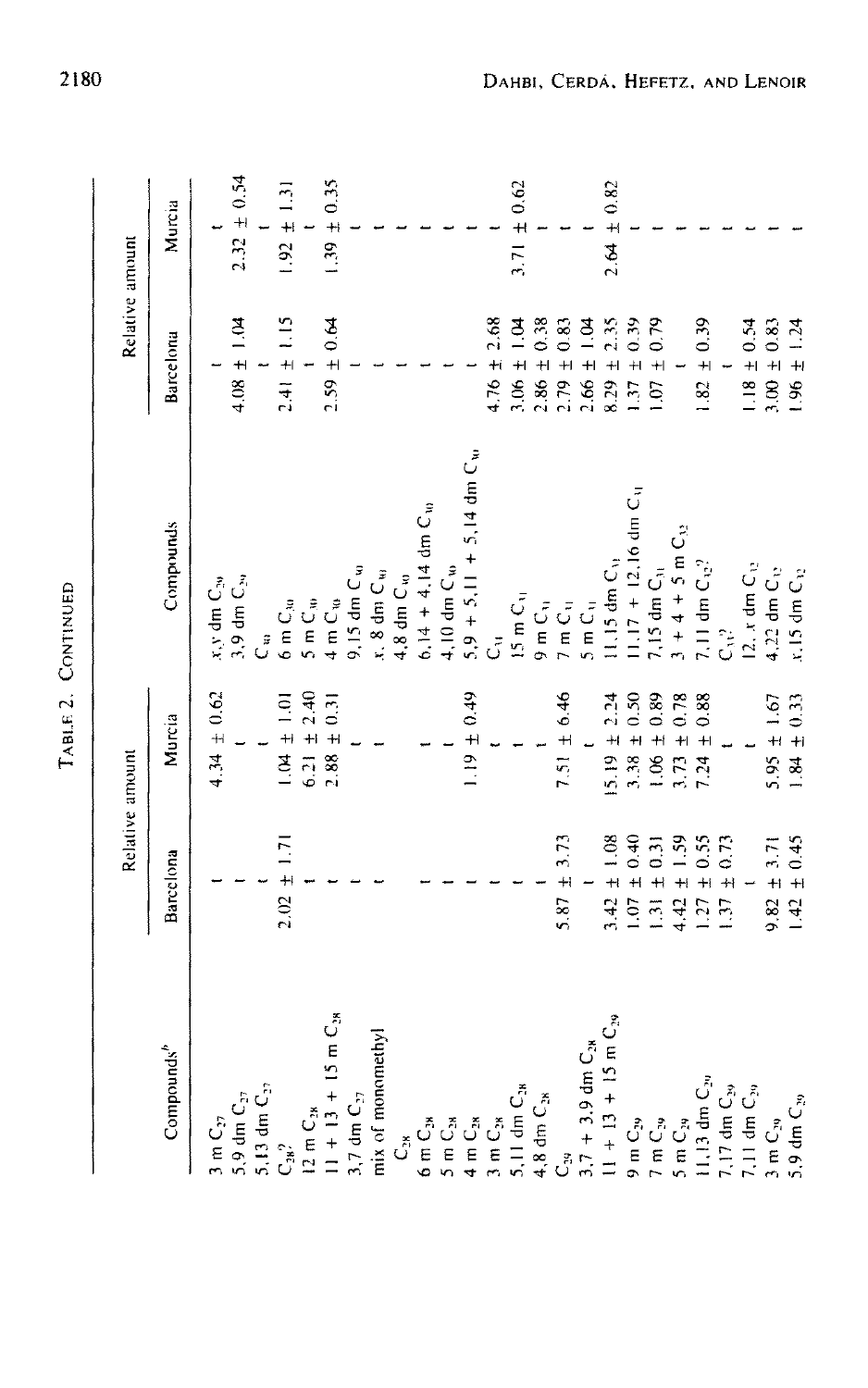|                    | $2.13 \pm 0.51$     |                    |
|--------------------|---------------------|--------------------|
| $12 \text{ m C}_M$ | $(3,17$ dm $C_{11}$ |                    |
|                    |                     |                    |
| $1.67 \pm 0.60$    |                     |                    |
| mix of dm $C_{32}$ | $x, 16$ dm $C_{32}$ | $6,30$ dm $C_{32}$ |

"Compounds with a relative amount that was less than 1% were marked as traces (t). The identity of compounds followed by a question mark is uncertain. The mean values  $\pm$  SD,  $N = 9$  given in the table are calculated from "Compounds with a relative amount that was less than 1% were marked as traces (t). The identity of compounds followed by a question mark is uncertain. The mean values ( $\pm$ SD, N = 9) given in the table are calculated from the cuticular hydrocarbon profiles of individuals used in the discriminant analysis.<br> $h_{\text{m}} = \text{methyl}$ ; dm = dimethyl. of individuals used in the discriminant analysis.

 $m =$  methyl: dm  $=$  dimethyl.

 $\mathbf{I}$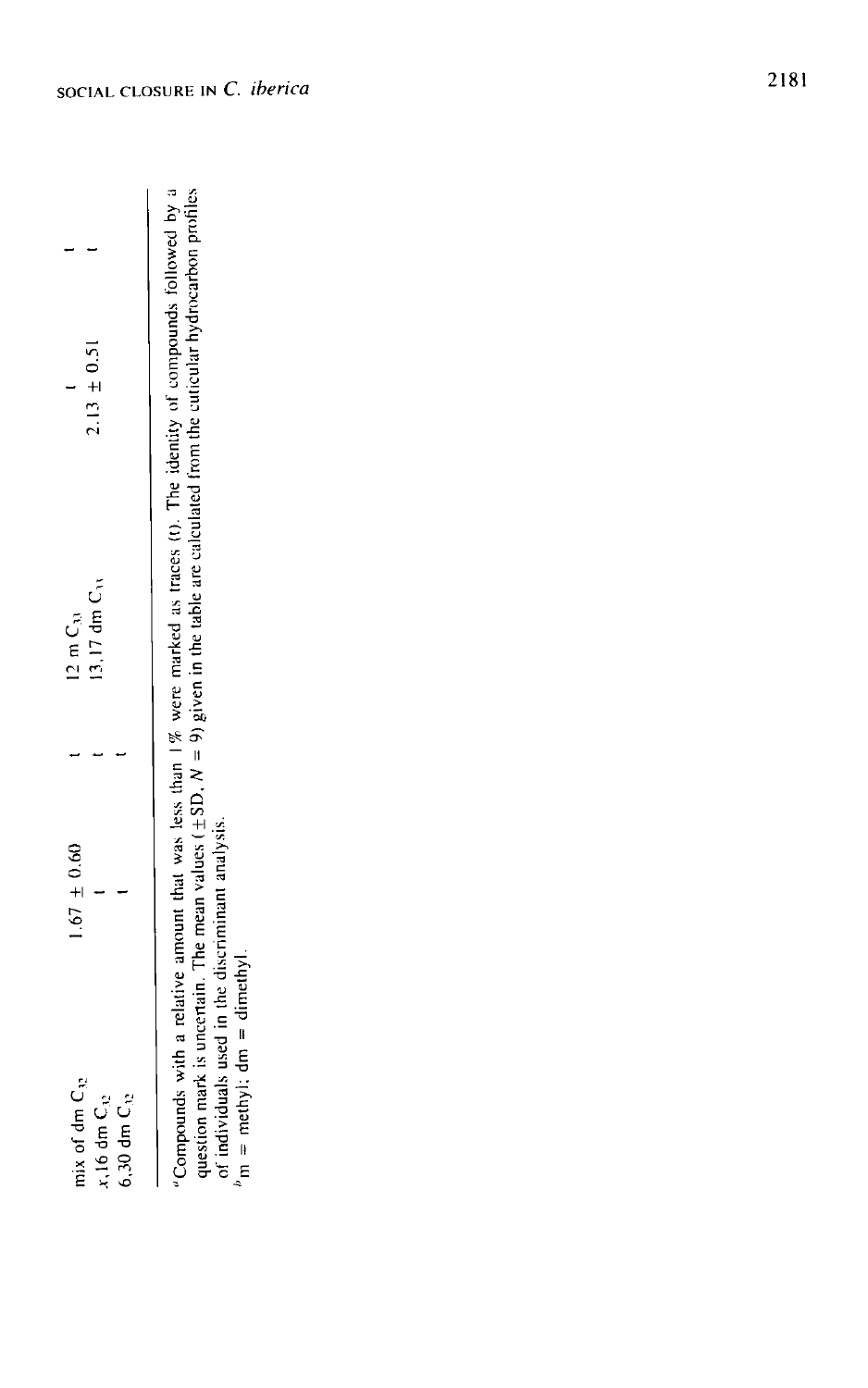ants from both populations were nonacosane and a series of monomethyl and dimethyl nonacosanes. Ants from the Murcia population were distinguishable from those from the Barcelona population by having a larger proportion of heptacosane and octacosane compounds, notably  $C_{27}$  and its 13-, 11-, and 3-methyl branched derivatives, 12-methyl  $C_{28}$  and a mixture of 11- + 13- + 15-methyl  $C_{28}$ . These were present only in traces in individuals from population B. Finally, Barcelona ants were distinguishable by having a larger proportion of hydrocarbons with heavier molecular weight corresponding to hentriacontane, a series of monomethyl and dimethyl hentriacontane, and dimethyl dotriacontane.

Cuticular hydrocarbon profiles of the 36 ants from the six colonies were analyzed by discriminant analysis (Figure I). A plot of the first and the second variables shows that individuals belonging to the same population clustered together forming two clearly separated groups. These two groups were separated mostly by the first discriminant variable. Within each population, individual grouping according to colony origin is apparent, and colonies were well separated by the second discriminant variable. The compounds that had an important weight in the analysis were heptacosane and a mixture of its 11-, 13-methylbranched derivatives and 12-methyl  $C_{28}$ . It is worth noting that colony M1, which clustered distantly from M2 and M3 based on the hydrocarbon profile,



FIG. 1. A plot of the first two principal variables in the discriminant analysis of cuticular hydrocarbons of the six colonies of *Cataglyphis iberica.* Each colony group is surrounded by the confidence ellipse ( $P < 0.05$ ).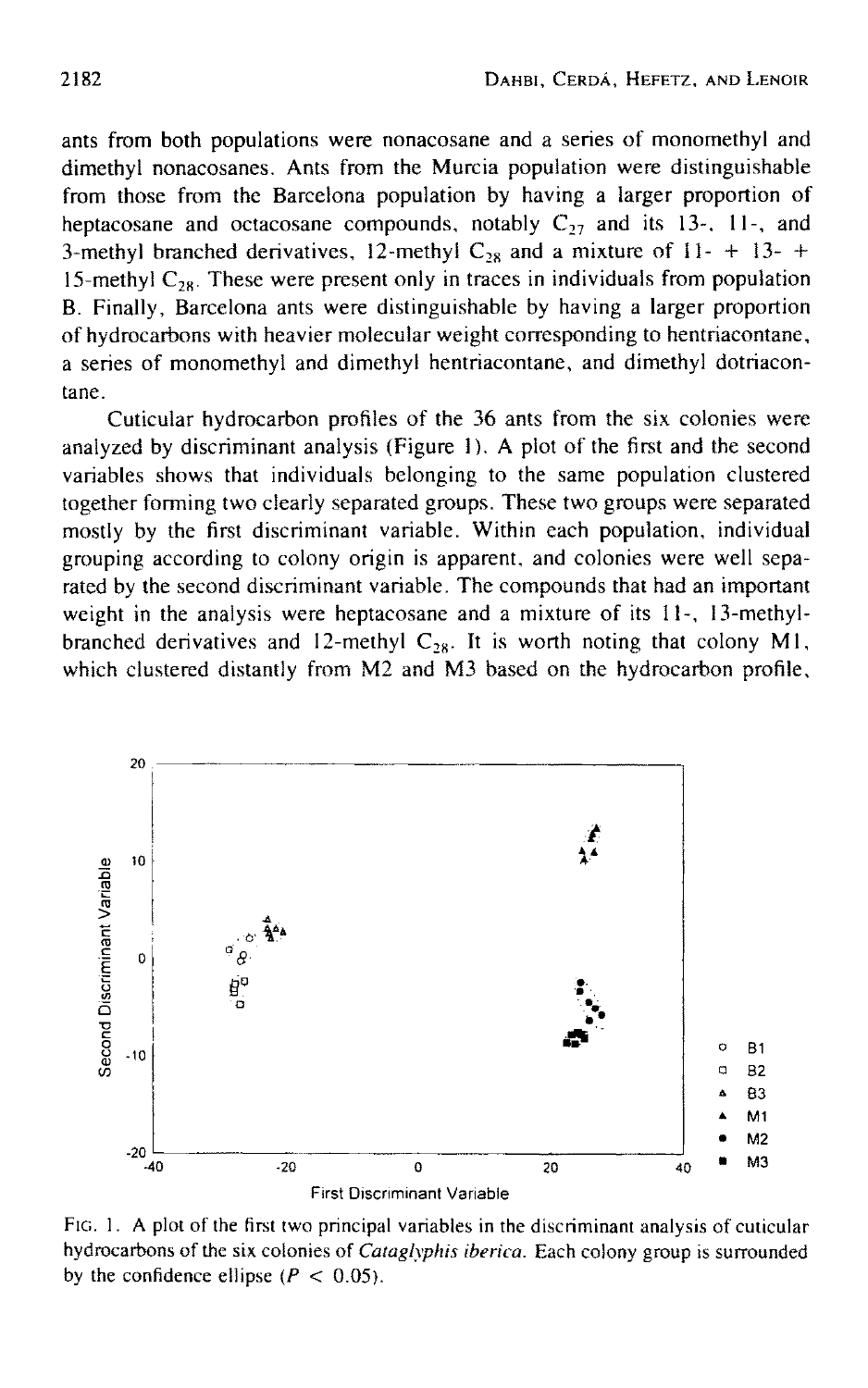was also geographically separated by 200 km from these two colonies (which were collected from the same locality).

We also conducted a discriminant analysis within each population on the basis of the same peaks. The results confirmed those shown in Figure 1. For the 18 ants analyzed on the basis of their cuticular profile within each population, individuals clearly clustered together according to their colony origin. Within population B, the compounds that had an important discriminant impact were a mixture of 15-, 13-, 11-, and 5-methyl  $C_{29}$  and 5,9-dimethyl  $C_{29}$ ; while for population M, the discriminant compounds were 3-methyl  $C_{27}$ , 4-methyl  $C_{28}$ and 7-methyl  $C_{29}$ . This indicates that profile disparities between populations (B-M) and within populations (B-B or M-M) are not due to the same compounds.

#### DISCUSSION

Polydomous ant species are generally polygynous, with a low nestmate recognition system that seems to be the consequence of the low intracolonial relatedness (H611dobler and Wilson, 1977; Breed and Bennett, 1987; Bourke and Franks, 1995). This low nestmate recognition system was observed, for example, in *Linepithema humile (Iridomyrmex humilis)* (Markin, 1968; Benois, 1973; Keller and Passera, 1989), *Amblyopone pallipes* (Traniello, 1982), and *Mvrmica incompleta* (Lenoir et al., 1989). In *C. iberica,* societies are polydomous, but with a single queen per colony. Our results show that these colonies are very closed towards alien conspecifics. Because the colonies are monogynous, we suggest that this intolerance may be due to a high intracolonial genetic relatedness. However, monogyny is not systematically associated with a high colonial closure. In *C. cursor,* which is monogynous but monodomous (Cagniant, 1976), very little aggressive behavior is observed when the individuals come from the same site (Nowbahari and Lenoir, 1984). This low level of aggressive behavior can be explained by its mode of colony foundation, which is achieved through fission, resulting in high genetic relatedness between proximate colonies (Lenoir et al., 1988). The high level of colonial closure in C, *iberica* might have originated from the mode of colony foundation. Some field observations suggest that in this species there is an independent mode of colony foundation (X. Cerdá, unpublished data), which, contrary to fission, results in genetic and geographic proximity being opposed. Thus, even neighboring colonies of *C. iberica* may be genetically dissimilar.

The comparative analysis of cuticular washes revealed quantitative differences in hydrocarbons between the tested colonies. Colonies from the same population (B or M), although distinct from each other, had more similar patterns than between populations. This suggests that nests from Barcelona and Murcia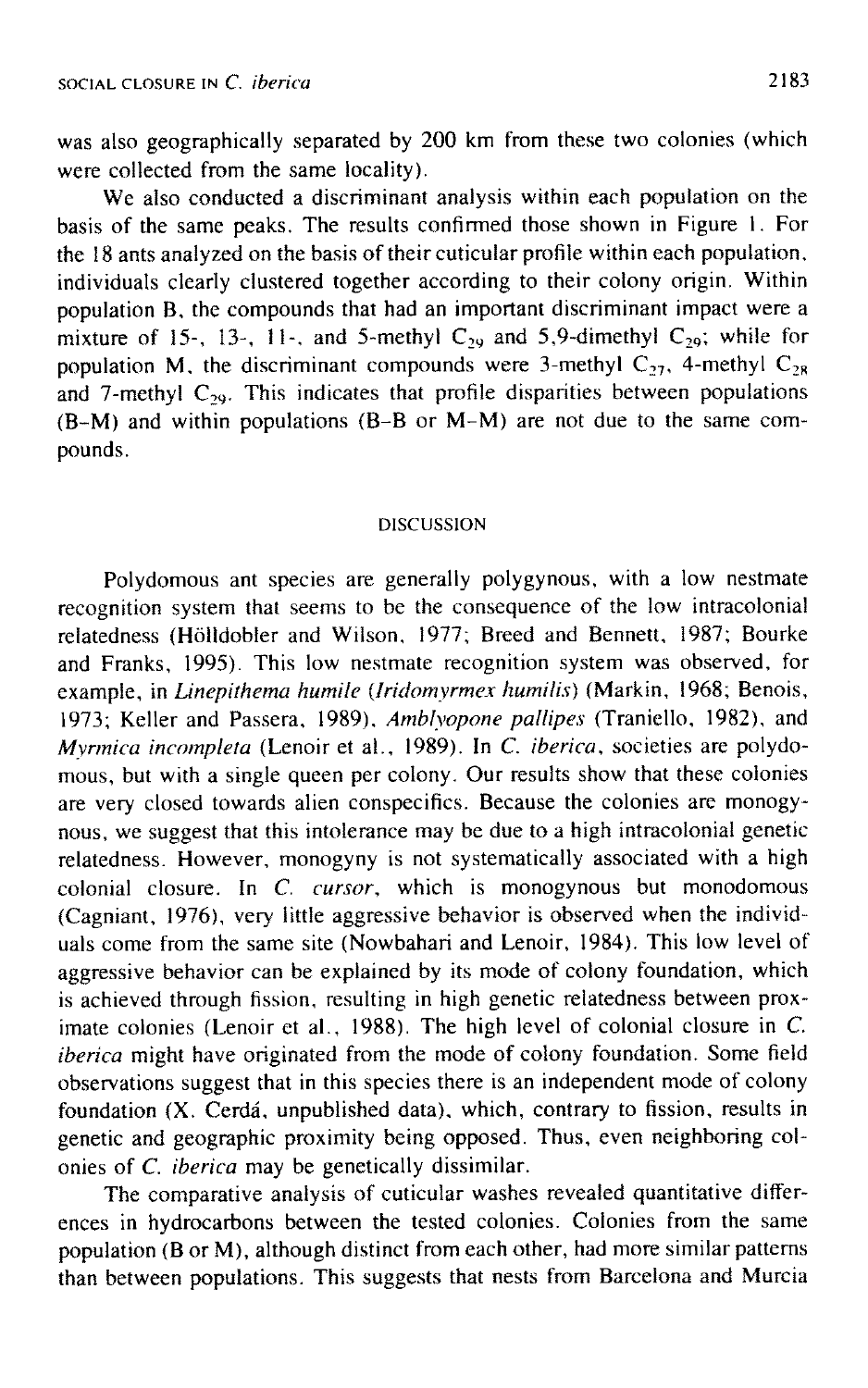**comprise disparate populations. There is also an indication that the disparity between nests within a population may increase with geographic distance. This was evident from the higher distance in the discriminant analysis (based on the hydrocarbon profile) of one nest from Murcia that was located 200 km away from the others. Moreover, there is no geographical barrier between Barcelona and Murcia, and cuticular profiles of ants collected between the two populations show a quantitative gradual divergence of profiles (Dahbi, unpublished data).** 

**We may link the disparities in cuticular hydrocarbons with aggression exhibited by these ants towards alien ants. We base our assumption on the "Gestalt" model. The individuals that were used in recognition tests are nestmates of those analyzed through chromatography, and we assume the presence of a common colonial odor for workers of the same colony (Soroker et al., 1994). The fact that aggression between colonies was at a maximum irrespective of the degree of similarity in hydrocarbons profile suggests that even the small differences exhibited between the colonies of the Barcelona population are above the recognition threshold and suffice to elicit a full response. This hypothesis, however, has to be tested by using pure hydrocarbons at various quantitative combinations.** 

*Acknowledgments--We* thank Andrea Dejean **for the first English translation** and Nomi Paz for final proof reading. This work was supported by a grant from MEC/MRT (FR91) to Xim Cerdá, and by **two French-Spanish cooperation projects** (Picasso, Acciones lntegradas HF93-133B and HF94-345BL

#### **REFERENCES**

- BAGNERES~ A.-G., and MORGAN, E. D. 1991. **The postpharyngeal** glands and **the cuticle** of Formicidae **contain the same characteristic hydrocarbons.** *Experiemia* 47: 106-I I I.
- BAGNERES, A.-G., ERRARD, C., MULHEIM, C., JOULIE, C., and LANGE. C. 1991. Induced mimicry of colony odors in ants. *J. Chem. Ecol.* 17: 1641-1664.
- BENOIS, A. 1973. Incidences des facteurs écologiques sur le cycle annuel et l'activité saisonnière de la founni **d'Argentine** *Iridomyrmex humilis* (Mayr) (Hymenoptera, Formicidae), dans la région d'Antibes. *Insectes Soc.* 20:267-296.
- BONAVITA-COUGOURDAN, A., CLEMENT, J.-L., and LANGE, C. 1987. **Nestmate recognition: The**  role of **cuticular** hydrocarbons in **the ant** *Camponotus vagus* Scop. *J, Entomol. Sei.* 22: 1-10.
- BOURKE, A. F. G., and FRANKS, N. 1995. Social evolution in Ants. Princeton University Press, **Princeton, New Jersey.**
- BREED, M. D, and BENNETT, B. 1987. Kin recognition in **highly eusocial insects, pp.** 243-286, *in*  D J. C Flecher and C. D. Michener (eds.). Kin Recognition in Animals. John Wiley & Sons, **New** York.
- CAGNIANT, H. 1976. Cycle biologique de la fourmi *Cataglyphis cursor* Fonscolombe. Hymènoptères. Formicidae. Vie Milieu 26:277-281.
- CERDA, X. 1988. Food collection by *Cataglyphis iberica* (Era.) (Hymenoptera, Formicidae). *Ann. 7\_,ool.* 41:5t5-524.
- CERDA,, X., and RETANA, J. 1988. Influencia de **los factores ambientales sobre la actividad** diaria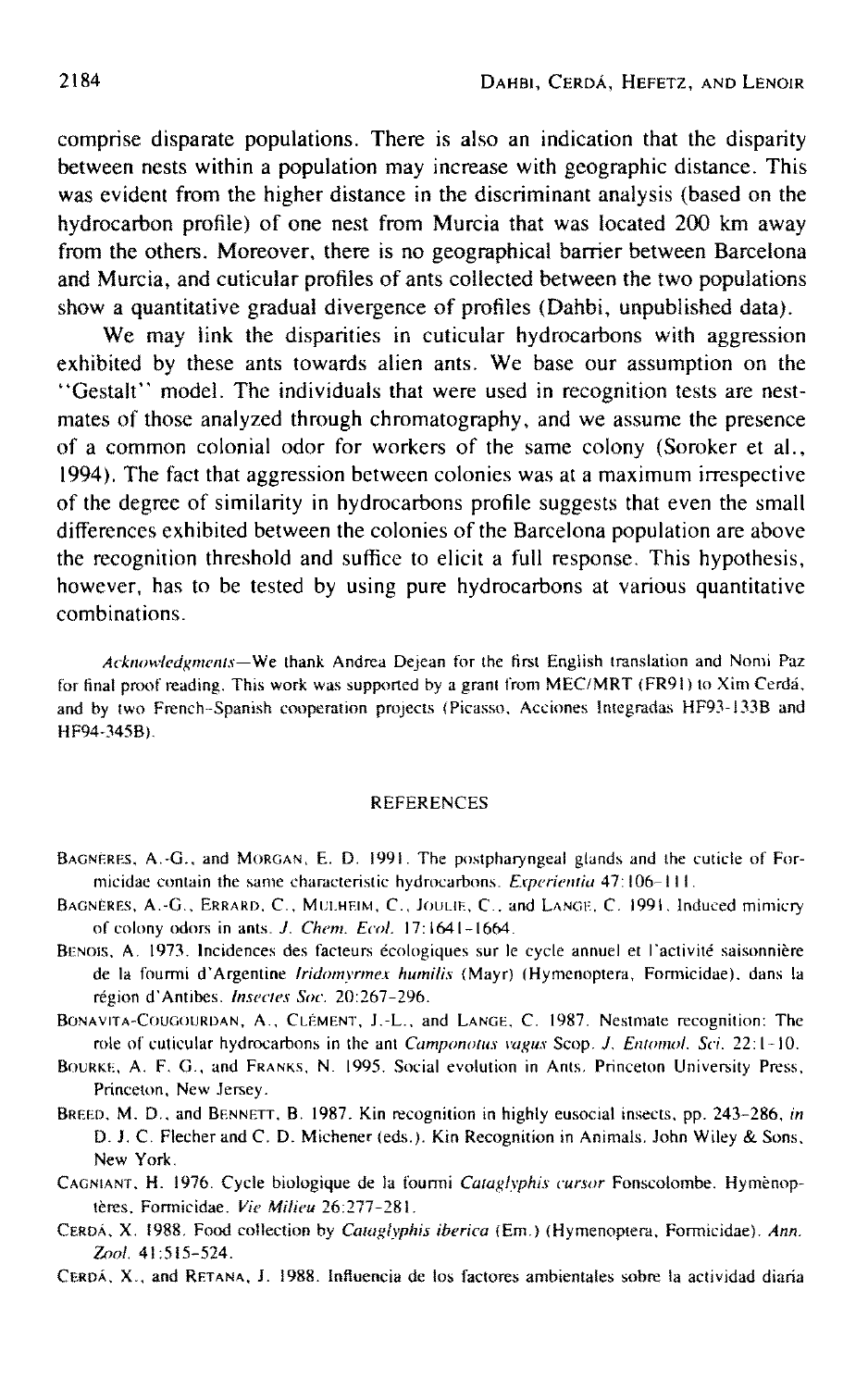de recoleccion de la hormiga *Cataglyphis iberica* (EM.) (Hym: Formicidae). *An. Biol.* 15:75- 82.

- CERD,~, X., and RETANA, J. 1992. A behavioural study of transporter workers in *Cataglyphis iberica*  ant colonies (Hymenoptera, Formicidae). *EthoL EcoL Evol.* 4:359-374.
- Do NASCIMENTO, N. R. R., BILLEN, J., and MORGAN, E. D. 1993. The exocrine secretions of the jumping ant *Harpegnathos saltator. Comp. Biochem. Physiol.* 104B:505-508.
- FIELDE, A. M. 1904. Power of recognition among ants. *Biol. Bull. Mar. Biol. Lab.* 7:227-250.
- HENDERSON, G., ANDERSEN, J. F., and PHILLIPS, J. K. 1990. lntemest aggression and identification of possible nestmate discrimination pheromones in polygynous ant *Formica montana. J. Chem. Eeol.* 16:2217-2228.
- HOLLIOBLER, B., and WILSON, E. O. 1977. The number of queens: An important trait in ant evolution. *Nuturwissenschafien* 64:8-15.
- HOWARD. R. W. 1993. Cuticular hydrocarbons and chemical communication, pp. 179-226, *in D.*  W. Stantey-Samuelson and D. R. Nelson (eds.). Insect Lipids: Chemistry, Biochemistry and Biology, University of Nebraska Press, Lincoln,
- HowsE, P, E. 1975. Chemical detenses of ants, termites and other insects: some outstanding questions, pp. 23-40, in C. Noirot, P. E. Howse and G. Le Masne (eds.). Pheromones and Defensive Secretions in Social Insects. IUSSI, Dijon, France.
- JUTSUM, A. R., SAUNDERS, T. S., and CHERRETT, J. M. 1979. Intraspecific aggression in the leafcutting ant *Acromyrmex octospinosus. Anita. Behav.* 27:839-844,
- KELLER, *L.,* and PASSERA, L. 1989. Influence of the number of queens on nestmate recognition and attractiveness of queens to workers in the Argentine ant *Iridomyrmex humilis* (Mayr). *Anim. Behav.* 37:733-740.
- LENOIR, A., QUERARD, L., PONDICQ, N., and BERTON, F. 1988. Reproduction and dispersal in the ant *Cataglyphis cursor* (Hymenoptera, Formicidae). Psyche 95:21-44.
- LENOIR, A., FRANCOEUR, A., ERRARD, C., and JAISSON, P. 1989. Résultats préliminaires sur le comportement de *Formicoxenus provancheri* en relation avec son hôte *Myrmica incompleta* (Hymenoptera. Formicidae). *Acres Colh~q. htseetes Soe.* 5:225-232.
- LORENZI, M. C., BAGNERES, A.-G., and CLÉMENT, J.-L. 1996. The role of cuticular hydrocarbons in social insects: is it the same in paper-wasps? pp. 178-189, in S. Turilazzi and M. J. West-Eberhard (eds,). Natural History and Evolution of Paper-wasps. Oxford University Press, Oxford.
- MARKIN, G. P. 1968. Nest relationship of the Argentine ant *Iridomyrmex humilis* (Hymenoptera: Formicidae). *J. Kans. Entomol. Soc.* 41:511-516.
- NOWBAHARI, M., and LENOIR, A. 1984. La fermeture des sociétés de la fourmi *Cataglyphis cursor*; relations avec la distance géographique, pp. 457-461, *in* A. De Haro and X. Espadaler (eds.). Processus d'acquisition précoce. Les communications. Serv. Publ. Univ. Auton. Barcelona, SFECA, Bellaterra.
- NOWBAHARI, **E., LENOIR A,, CLEMENT,** J.-L, LANGE, C., BAGNERES, A.-G., and JOULIE. C. 1990. Individual. geographical and experimental variation of cuticular hydrocarbons of the ant *Cataglvphis cursor* (Hymenoptera: Formicidae): their use in nest and subspecies recognition. *Bioehem. Syst. Ecol.* 18:63-73.
- OB~N, M. S. 1986. Nestmate recognition cues in laboratory and field colonies of *Solenopsis invictu*  Buren (Hymenoptera: Formicidae): Effect of environment and the role of cuticular hydrocarbons. *J. Chem. Ecol.* 12:1965-1975.
- OBIN, M. S., and VANDER MEER, R. K. 1988. Sources of nestmate recognition cues in the imported fire ant, *Solenopsis invicta* Buren (Hymenoptera: Formicidae). *Anita. Behav.* 36:1361-1370.
- PROVOST, E. 1991. Nonnestmate kin recognition in the ant *Leptothorax lichtensteini:* Evidence that genetic factors regulate colony recognition. *Behav. Genet.* 21 : 151 - 167.
- Ross, K. G., VANDER MEER, R. K., FLETCHER, D. J. C., and VARGO, E. L. 1987. Biochemical